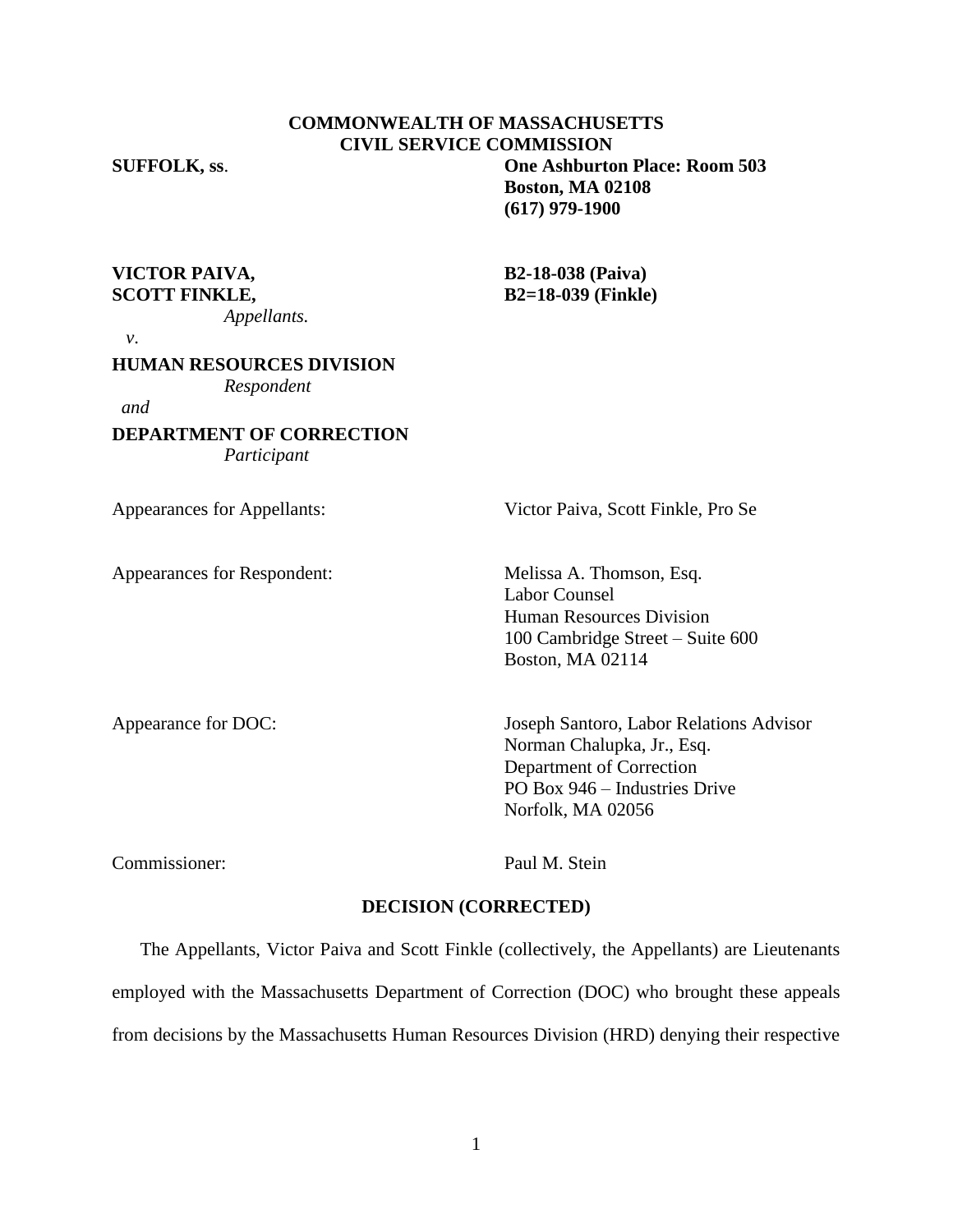requests for review of the results of the 2017 promotional examination for DOC Captain.<sup>1</sup> After pre-hearing conferences on March 27, 2018 and April 17, 2018 on the Appellants' appeals, together with the related appeals of two other DOC Lieutenants, the Commission held a consolidated hearing before me on February 12, 2019 to consider a series of Motions for Summary Decision filed by HRD in each respective appeal. By Decision dated September 12, 2019 (as corrected), the Commission allowed HRD's Motions for Summary Decision in the two related appeals and those appeals were denied. As to the Appellants' appeals, the Commission allowed HRD's Motions for Summary Decision, in part; denied the motions, in part, and ordered the appeals of Lt. Paiva and Lt. Finkle to proceed to a full evidentiary hearing on a limited issue:

. . .[W]hether or not the 2017 DOC Captain's examination and/or the Technical Knowledge component thereof, constituted a fair test of the fitness to become a DOC Captain consistent with basic merit principles of civil service law, notwithstanding the use of a rescaled Technical Knowledge score in determining that Lt. Paiva and Lt. Finkle failed to achieve a passing Overall Test Score."

Pursuant to 801 CMR 1.00(9)(e), the Department of Correction was granted participant status for purposes of further proceedings in these two appeals. See Paiva et al v. Massachusetts Human Resources et al, 32 MCSR xxx (2019) [*Paiva I*] 2

On November 19, 2019, I conducted a full evidentiary hearing on the "fair test" issues. Thirtytwo (32) exhibits were introduced in evidence (*Exhs.1 through 32*). On January 31, 2020, HRD filed the "Respondent HRD's Proposed Decision" and an "Affidavit of Brianna Ward" (*Ward Aff't*), and "The Appellants Post Technical Knowledge Examination Full-Hearing Brief". For the reasons stated below, the Appellants' appeals are denied.

 $\overline{a}$ 

<sup>&</sup>lt;sup>1</sup> The Standard Adjudicatory Rules of Practice and Procedure, 801 CMR §§ 1.00, *et seq.*, apply to adjudications before the Commission with G.L. c. 31, or any Commission rules, taking precedence.

<sup>&</sup>lt;sup>2</sup>The Appellants filed a Motion for Reconsideration of the Commission's Decision which the Commission denied. The Appellants then duly filed an appeal of the *Paiva I* Decision to the Superior Court, where the matter has been stayed, subject to further order of the Superior Court.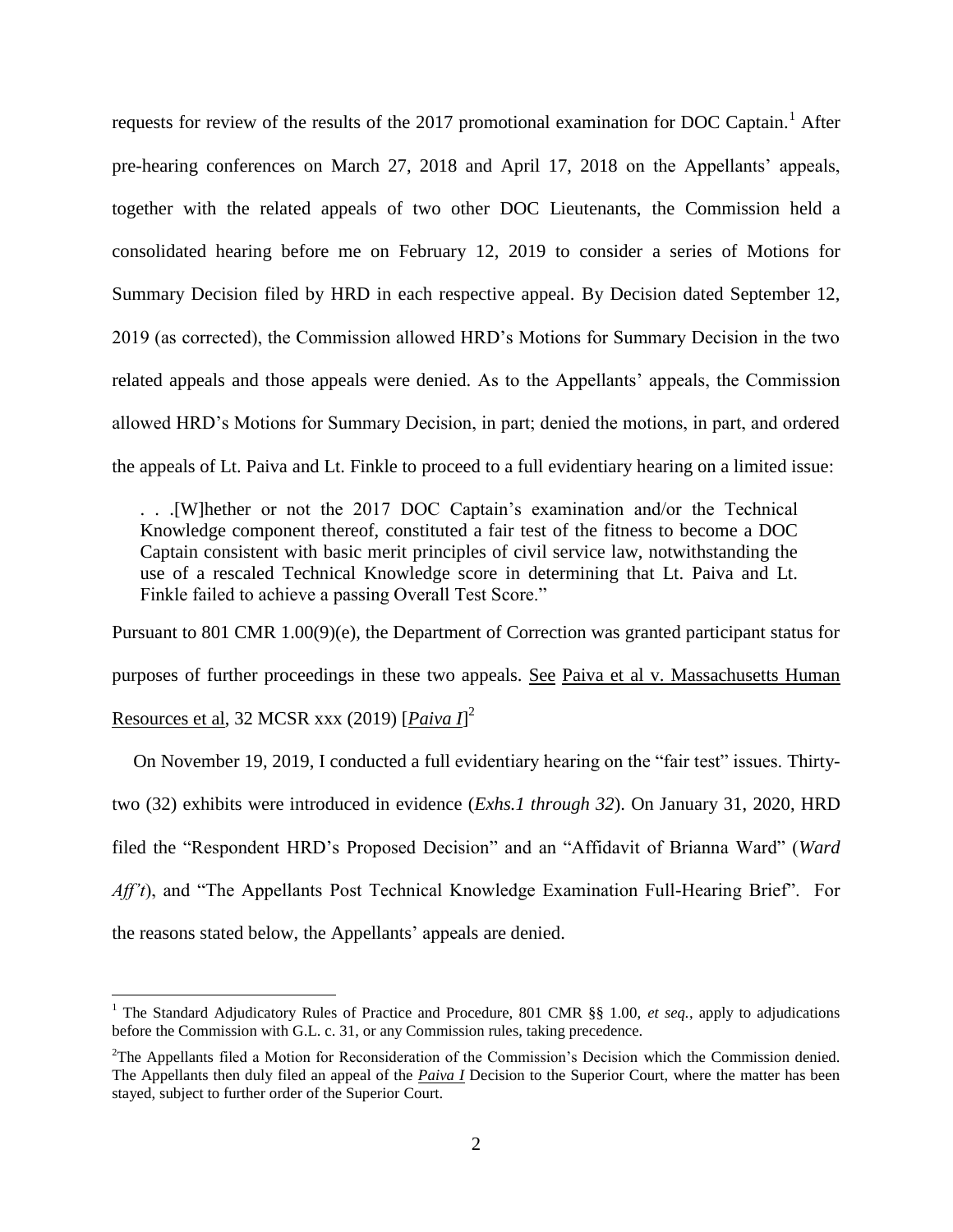### **FINDINGS OF FACT**

Based on the Exhibits entered into evidence and the testimony of Jay Silva, PhD (PSI Enterprises) and Briana Ward (Deputy Director of Civil Service), and taking administrative notice of all matters filed in the case and pertinent law, as well as the reasonable inferences from the credible evidence, a preponderance of the evidence establishes these facts:

#### Findings Incorporated From *Pavia I*

1. On December 10, 2015, following an investigation by this Commission, and after many years without HRD or DOC having administered a promotional examination for the position of Correction Officer IV (DOC Captain), this Commission ordered, among other things, that: "[f]orthwith, HRD and DOC shall take all necessary steps to: a) create a promotional examination for the position of Captain at DOC; and b) create an eligible list of candidates for the position of Captain that will be used to make promotional appointments to the position of Captain at DOC." (*See In Re: Mograss et als, CSC Tracking No. I-14-304, 28 MCSR 601 (2015)*)

2. Pursuant to the Commission's orders, HRD delegated the administration of a DOC Captain's promotional examination to DOC, which hired E.B. Jacobs, an outside vendor to develop and administer the examination, with HRD's verbal approval but without the execution of any formal written delegation agreement. (*Paiva I; Testimony of Silva)<sup>3</sup>*

3. The DOC Captain's Examination consisted of three components: (A) a Technical Knowledge (TK) component consisting of a written multiple-choice test administered on July 22, 2017; (B) an Assessment Center (AC) component consisting of a Written Work Sample (WWS), administered on October 11, 2017 and two (2) Oral Boards (OBs), administered in November, 2017; and (C) a Career Experience Board (CEB) component also administered in November, 2017. (*Paiva I*)

 3 In 2017, E.B.Jacobs was acquired by PSI Services, LLC (*Testimony of Dr. Silva*)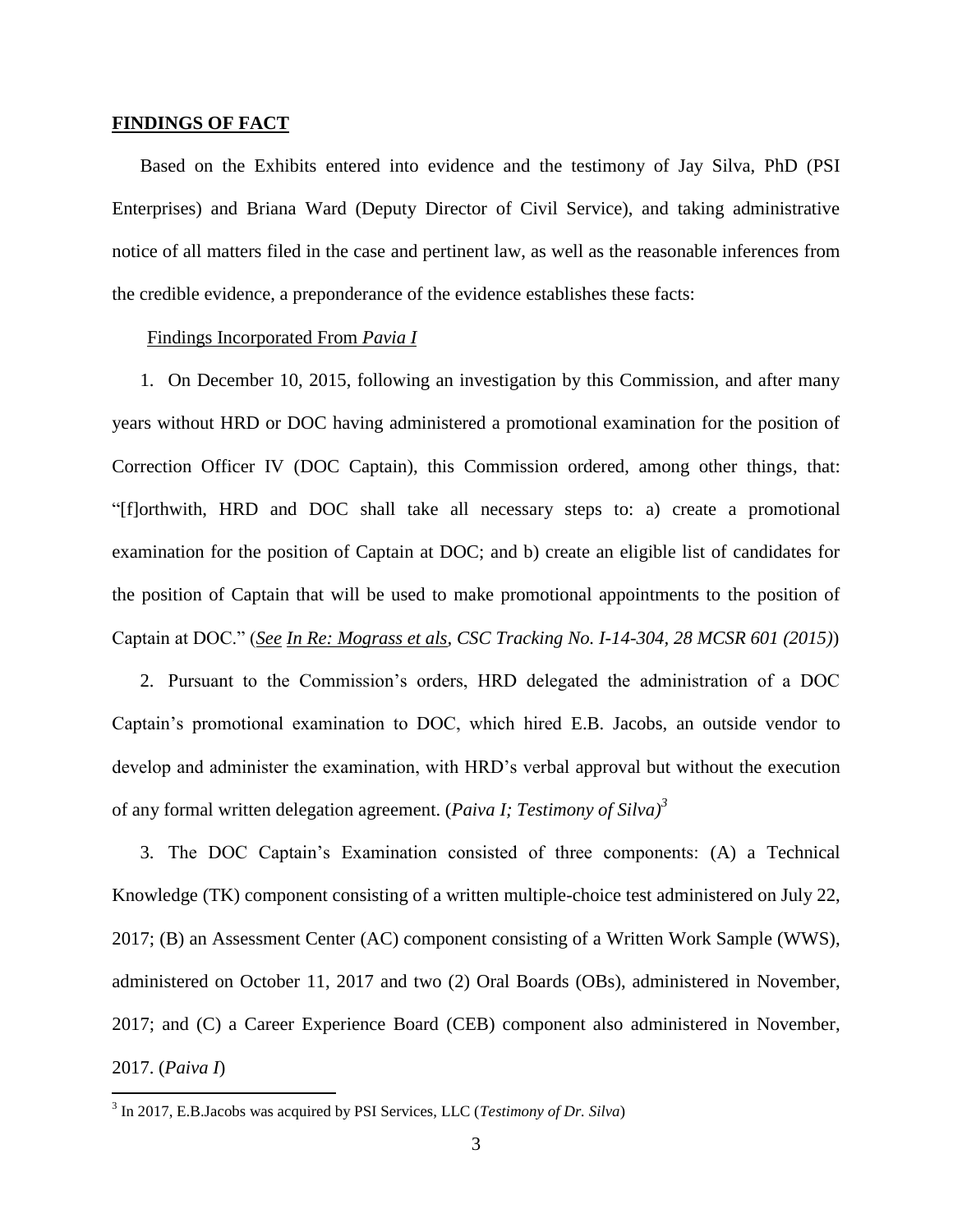4. The DOC Human Resources Bulletin announcing the 2017 Captain's Exam stated, in

part:

**WEIGHTS**: Applicants must get a passing mark on each of the weighted components in order to receive an overall (general average) examination score . . . . the examination weights are: 35% Technical Knowledge Examination; 50% Assessment Center; 15% Career Experience Board."

All eligible candidates who sign up to take the DOC Captain promotion exam and remain in good standing will be permitted to attend and complete the Written Technical Knowledge Test. A cut score will be established and candidates who fail to meet that score will not be eligible to proceed to the final two (2) phases of the examination."

(*Paiva I; Exh.14*)

5. All candidates received a Candidate ID number for use during all testing components.

DOC maintained a master list of candidates' names and Candidate ID numbers, but no other form of personal identification was recorded on testing materials or provided to the test vendor until after all test components were administered and scored. In particular, the TK were computed entirely "blindly" by the vendor's assessors. (*Paiva I*)

6. The TK Test was a closed-book exam consisting of one hundred (100) multiple choice questions designed to assess the candidates' "understanding of job-related technical knowledge of the job [of a DOC Captain]". The 2017 Captain's Examination TK exam preparation guide stated: "Your score on the Closed Book Written Technical Knowledge Test will be based upon the number of test questions/items you answer correctly. Thus, the more items you answer correctly, the higher your Technical Knowledge Test score." No mention of rescaling the numerical scores was mentioned in the pre-test materials. (*Paiva I; Exh.1*)

7. By form letter from DOC dated August 14, 2017, candidates received notice of their scores on the TK test component (which ranged from the maximum score of 100 (for 100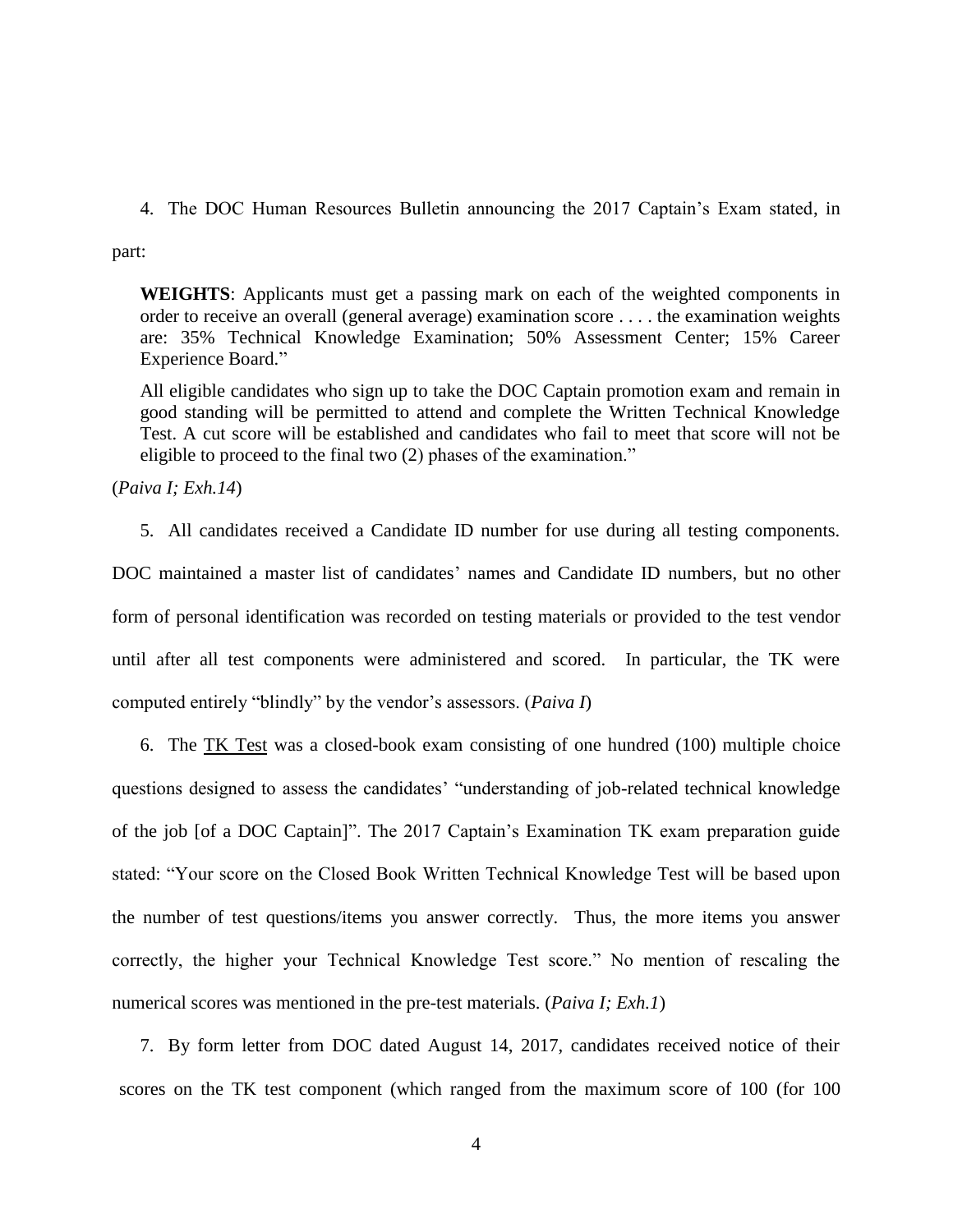correct answers to 46 (out of 100) correct answers. The letter to each candidate stated, in part: "[Y]ou received a [numerical score] on the Technical Knowledge portion of the promotional exam. The result of this exam will serve as 35% of your overall score." All candidates, regardless of score, were allowed to proceed to the next two stages of the examination. No mention of rescaling the numerical scores was mentioned. (*Paiva 1; Exhs.10 & 11)*

## 8. The Appellants were informed that their TK test scores were as follows:

- Victor Paiva  $-59$  (out of 100)
- Scott Finkle 56 (out of 100)

## (*Paiva I; Exhs12 & 13*)

9. On or about January 3, 2018, all candidates who took the Captain's Examination received

a DOC e-mail with a "CANDIDATE SCORE REPORT". 4 This document stated, in part:

"As described in the candidate preparation guide, your score for this examination is comprised of three components with the following weights:

| Technical Knowledge (TK) Score:      | 35% |
|--------------------------------------|-----|
| Assessment Center (AC) Score:        | 50% |
| Career Experience Board (CEB) Score: | 15% |

"You previously received your raw score on the Technical Knowledge Test which corresponded to the number of items correct out of 100. To ensure that each test component carried the proper weight in determining your final position on the promotion list, your component scores (TK, AC and CEB) were rescaled to be out of 35, 50 and 15 points, respectively. The 50 points for the AC was computed as 20 points for the Written Work Sample and 30 points for the Oral Boards. You can confirm your rescaled TK score using the chart on the right side of this page. Simply look up your raw TK score in the first column and find the corresponding scaled TK score in the second column."  $\cdot \cdot \cdot$ 

"To pass this test you needed to score 70 or higher on your Overall Test Score."

Candidates had no previous notice that the TK scores would be "rescaled." This report was also

the first notice that an Overall Test Score of 70 would be required to pass. (*Paiva I; Exhs 12 &* 

*13*)

 $\overline{a}$ 

<sup>4</sup> Hard copy of the CANDIDATE SCORE REPORT was also transmitted by first class mail postmarked 1/3/18. (P*aiva I*)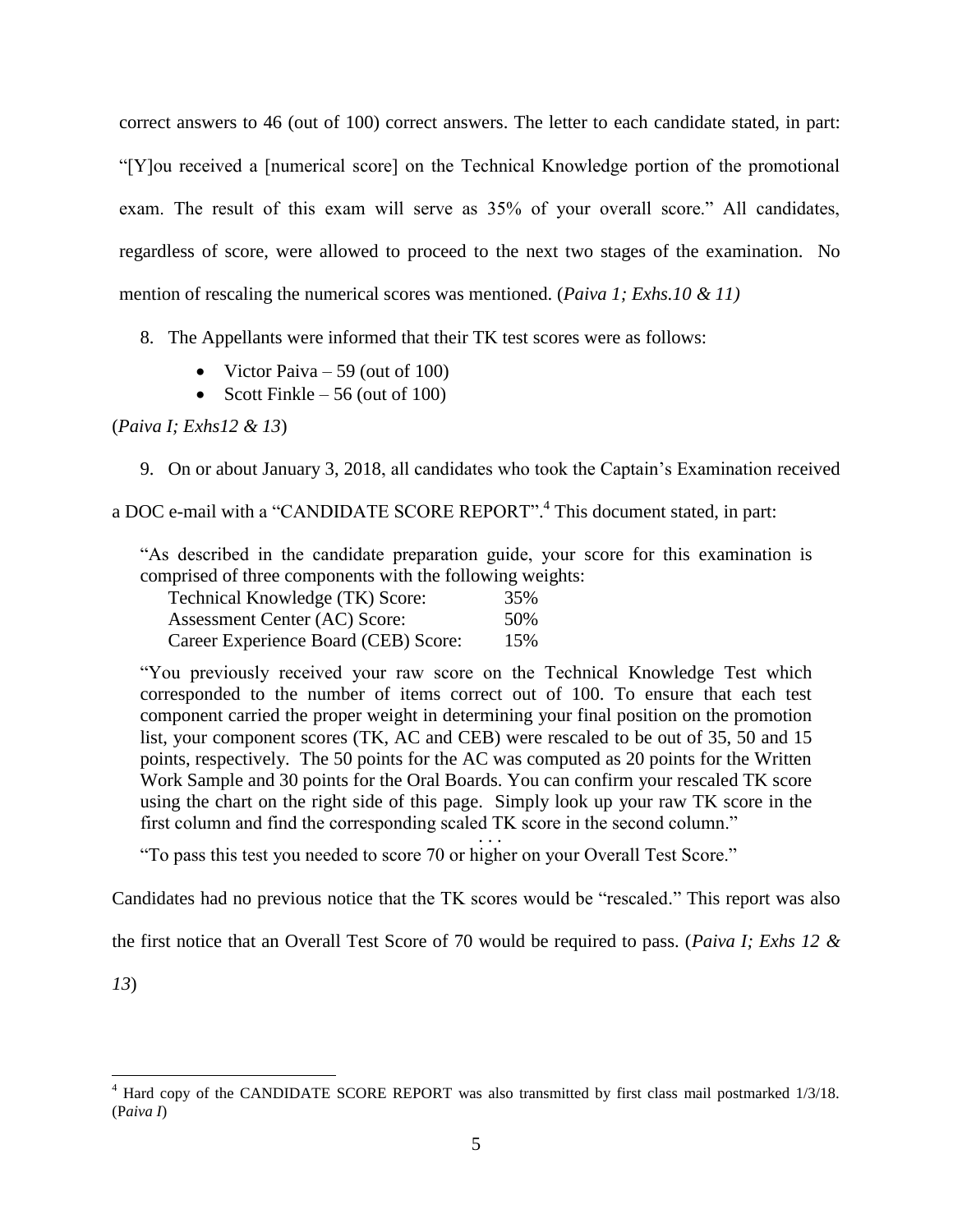10. The RAW TK column ran from 100 down to 46; the corresponding RESCALED TK column ran from 35.00 (for a RAW TK of 100) down to 14.19 (for a RAW TK of 46). Thus, the rescaled TK score of a candidate who answered all 100 multiple choice questions correctly would earn the full 35 points of the total possible Overall Test Score of 100 points; a candidate with 86 correct answers received a rescaled TK score of 29.60 points toward the total possible Overall Test Score; a candidate with 59 correct answers received a rescaled TK score of 19.20 points; a candidate with 46 correct answers received a rescaled TK score of 14.19 points. (*Paiva I; Exhs.12 & 13*)

11. The CANDIDATE SCORE REPORTS for the Appellants stated their respective scores as follows:

Victor Paiva

| <b>COMPONENT</b>              |                  | <b>YOUR SCORE</b> |
|-------------------------------|------------------|-------------------|
| <b>Technical Knowledge</b>    | 19.20*           | out of 35         |
| <b>Assessment Center</b>      | 37.95            | out of 50         |
| Career Experience             | 11.98            | out of 15         |
| Veteran's Points <sup>5</sup> | 0                | out of 2          |
| <b>Overall Test Score</b>     | 69.12            |                   |
| $\mathbf{A}$                  | $\sqrt{1 + \pi}$ |                   |

 $* =$ RAW TK score 59

Scott Finkle

| <b>COMPONENT</b>           | <b>YOUR SCORE</b>             |  |  |
|----------------------------|-------------------------------|--|--|
| <b>Technical Knowledge</b> | 18.04*<br>out of 35           |  |  |
| <b>Assessment Center</b>   | 39.90<br>out of 50            |  |  |
| Career Experience          | 10.85<br>out of 15            |  |  |
| Veteran's Points           | out of 2<br>$\mathbf{\Omega}$ |  |  |
| <b>Overall Test Score</b>  | 68.80                         |  |  |
| $* =$ RAW TK score 56      |                               |  |  |

(*Paiva I; Exhs.12 & 13*)

 $\overline{a}$ 

 $<sup>5</sup>$  Lt. Paiva, a veteran, did not receive the 2-point veteran's preference because he did not achieve a passing grade on</sup> the examination. (*Paiva I*) See also PAR.14(2) ("In competitive examinations for promotion to any position in the classified civil service, [HRD] shall add two points to the general average mark obtained by any veteran . . .provided such veteran has first obtained a passing mark in said examination").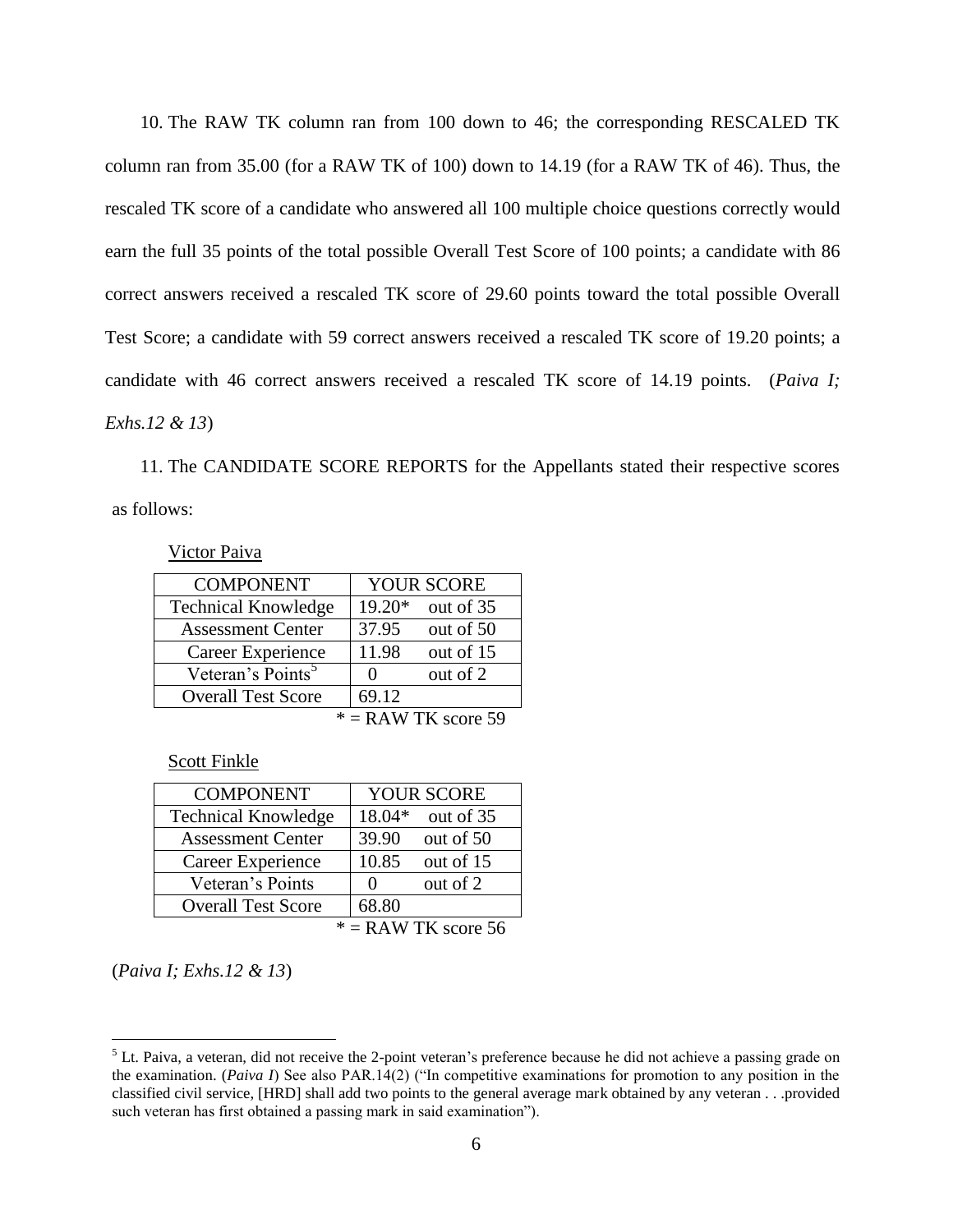12. On or about February 22, 2018, the eligible list for DOC Captain was issued, containing forty (40) names. Lts. Paiva and Finkle did not appear on the eligible list as their Overall Test Scores were below the required passing Overall Test Score of 70. (*Paiva I; Exhs. 12 & 13)*

13. Since the eligible list has been in effect, DOC has promoted twenty-nine (29) candidates to the position of Captain, one candidate declined the promotion and one candidate was promoted to a senior management (non-civil service) position. This leaves the following nine Lieutenants on the eligible list:

- One Lieutenant remaining in  $27<sup>th</sup>$  place (Rounded Score: 74)
- Two Lieutenants (in  $32<sup>nd</sup>$  place (Rounded Score: 73)
- One Lieutenant in  $34<sup>th</sup>$  place (Rounded Score: 72)
- Three Lieutenants in  $36<sup>th</sup>$  place (Rounded Score: 71)
- Two Lieutenants in  $39<sup>th</sup>$  place (Rounded Score: 70)

(*Paiva I*)

14. On January 3, 2018, Lt. Paiva and Lt. Finkle promptly contacted the DOC's HR

department. Lt. Paiva stating, in part:

"Patti. [sic] I receive a score of 59 on the TK part. If you multiply 35% by 59 you get 20.65. Not 19.20. I think this was a mistake. Let me know what you think? Thanks Victor Paiva<sup>"</sup>

Lt. Finkle's messages also questioned, among other things, of the calculation of his TK score:

"After some review of my score, I did see a calculation error. On the technical knowledge test I got a score of 56. 56 x  $.35(35%)$  is 19.6".

(*Paiva I; Exhs.24 & 25)*

15. After unsuccessfully exhausting their administrative remedies for review by DOC, the

Appellants requested review of their examination scores by HRD. After such review, as to the

use of a Rescaled TK score, rather than the actual Raw TK score (i.e., number of correct

answers), HRD determined:

"This is done so that it is easier to compare individual scores; critical when using an examination to determine how qualified individuals are, compared to one another for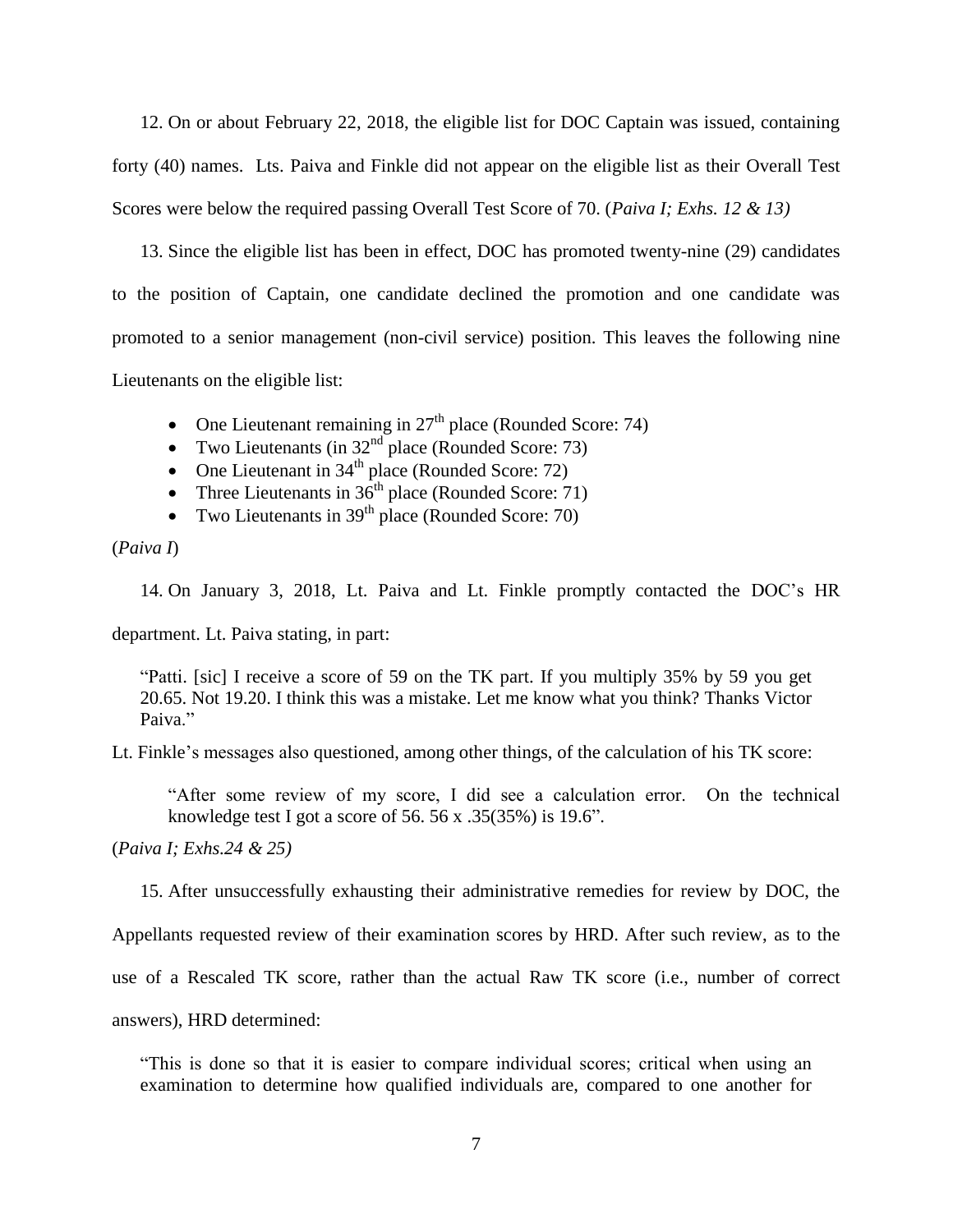promotion. The . . . argument that the math is incorrect is without merit, because it does not take into consideration the standardization of the scores."

#### (*Paiva I; Exhs3 through 6, 9A & 9B)*

16. On March 2, 2018, both Lt. Paiva and Lt. Finkle filed essentially identical appeals with the Commission. Each appeal alleged numerous errors and, in particular, asked the Commission to "correct all exam 'Fair Test' inequities prior to certification, and make me whole." (*Paiva I; Exhs.16 & 17*)

17. By its Decision in Paiva I, the Commission dismissed most of the claims asserted by Lt. Paiva and Lt Finkle, but did find that they had duly filed a timely "fair test" appeal and that, in that one limited respect, their appeal raised disputed issues of fact as to the methodology used to "standardize" the scores for the TK component, that warranted an evidentiary hearing.(*Paiva I*)

## Findings After Evidentiary Hearing on the Standardization of TK Scoring

18. At the Commission hearing on November 19, 2019, I heard testimony from Dr. Jay Silva, the Director for Public Safety and Analysis of PSI Services LLC. He holds a Ph.D. in Industrial/Organizational Psychology from the Pennsylvania State University. He was a nineteen-year (19) year employee of E.B. Jacobs when it was acquired by PSI at the end of 2017. He has authored a half-dozen professional articles and has given numerous professional presentations in his field of expertise. (*Exh.27; Testimony of Silva*)

19. In his current position, Dr. Silva directs, manages and executes projects that develop selection and promotional tests for various employers, including, in particular, public safety organizations. He also provides high end statistical analysis expertise and manages statistical and data management staff, He demonstrated that had thoroughly reviewed and he was wellinformed about the DOC Captains Examination that was developed and administered by E.B.Jacobs prior to the acquisition of that company by PSI Services LLC. (*Testimony of Silva*)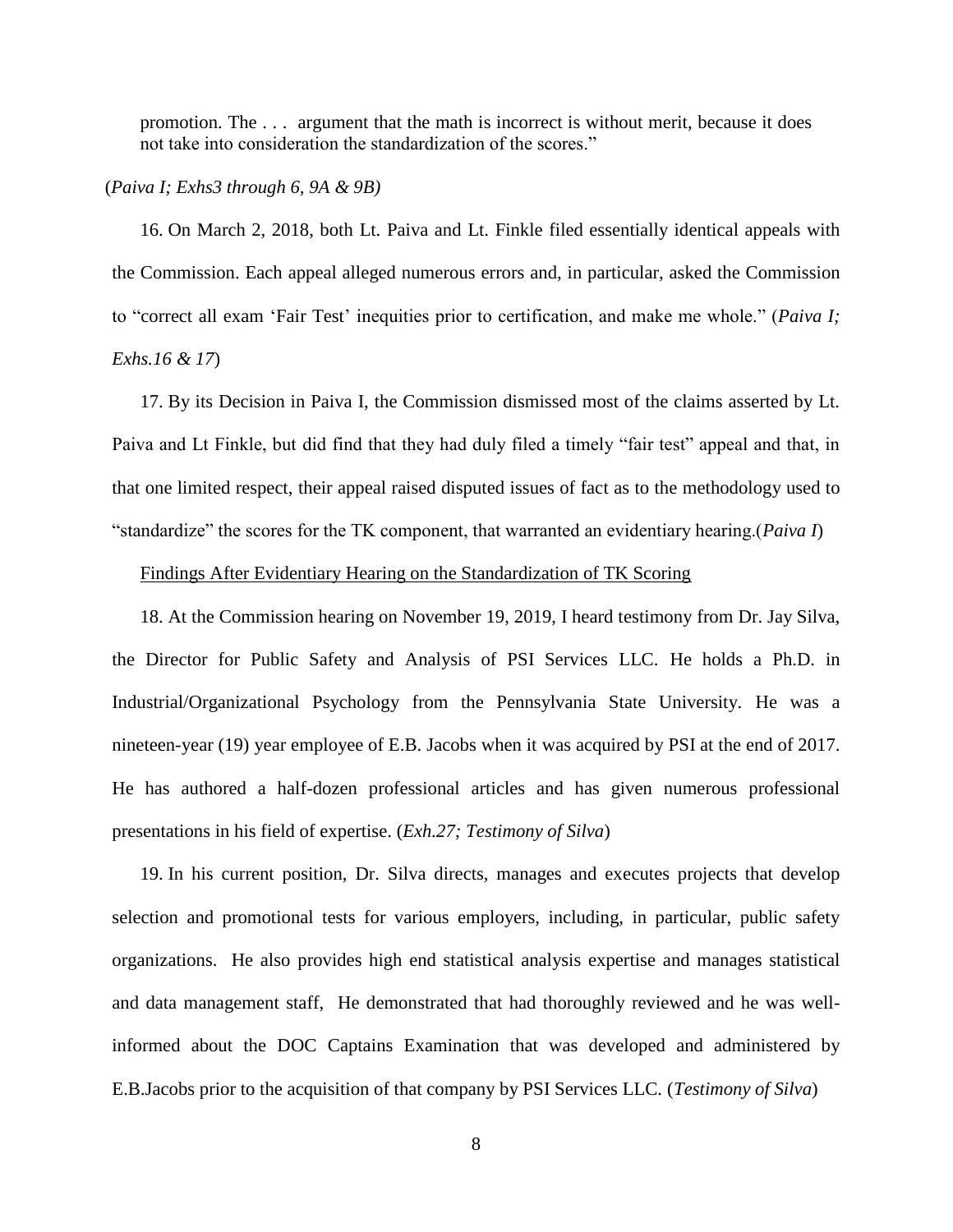20. I found Dr. Silva to be a qualified expert in the field of organizational/industrial psychology, and in particular, found him to be qualified to offer expert opinions on the design and administration of public safety promotional examinations and, in particular, the statistical analysis and justification for the decision to use "standardized", rather than "raw" scores, for determining the final test scores of the candidates on the DOC Captains Examination. (*Exh.27: Testimony of Silva*)

21. In Dr. Silva's opinion, the DOC TK component "raw scores" were converted into a "rescaled" score through the "widely accepted" statistical process known as standardization which is commonly used in examinations. Dr. Silva testified that approximately 95% of his clients at PSI utilize standardization in the testing process. (*Exhs.27; Testimony of Silva & Ward*)

22. The use of rescaled standardized score versus raw scores serves a number of purposes:

- When examinations include several components that are to be weighted in arriving as a final score, the combining of raw scores may distort the actual "effective' weight given to one or more component scores. For complex, statistical reasons, if the range of variance in scores in one component is significantly different than the range of variance in another component, using "raw" scores will not actually produce the desired "effective" weight for each component (i.e., here 50% Writing Sample and Oral Board; 15% Career Experience; and 35% TK).
- Rescaling enables fixing the overall passing score at a standardized level of 70, which provides a more flexible and equitable "cut-off" in any particular examination than if raw scores, alone, were used. For example, in the case of the Captains Examination, if the raw scores were used, the lowest scoring candidate with an overall rescaled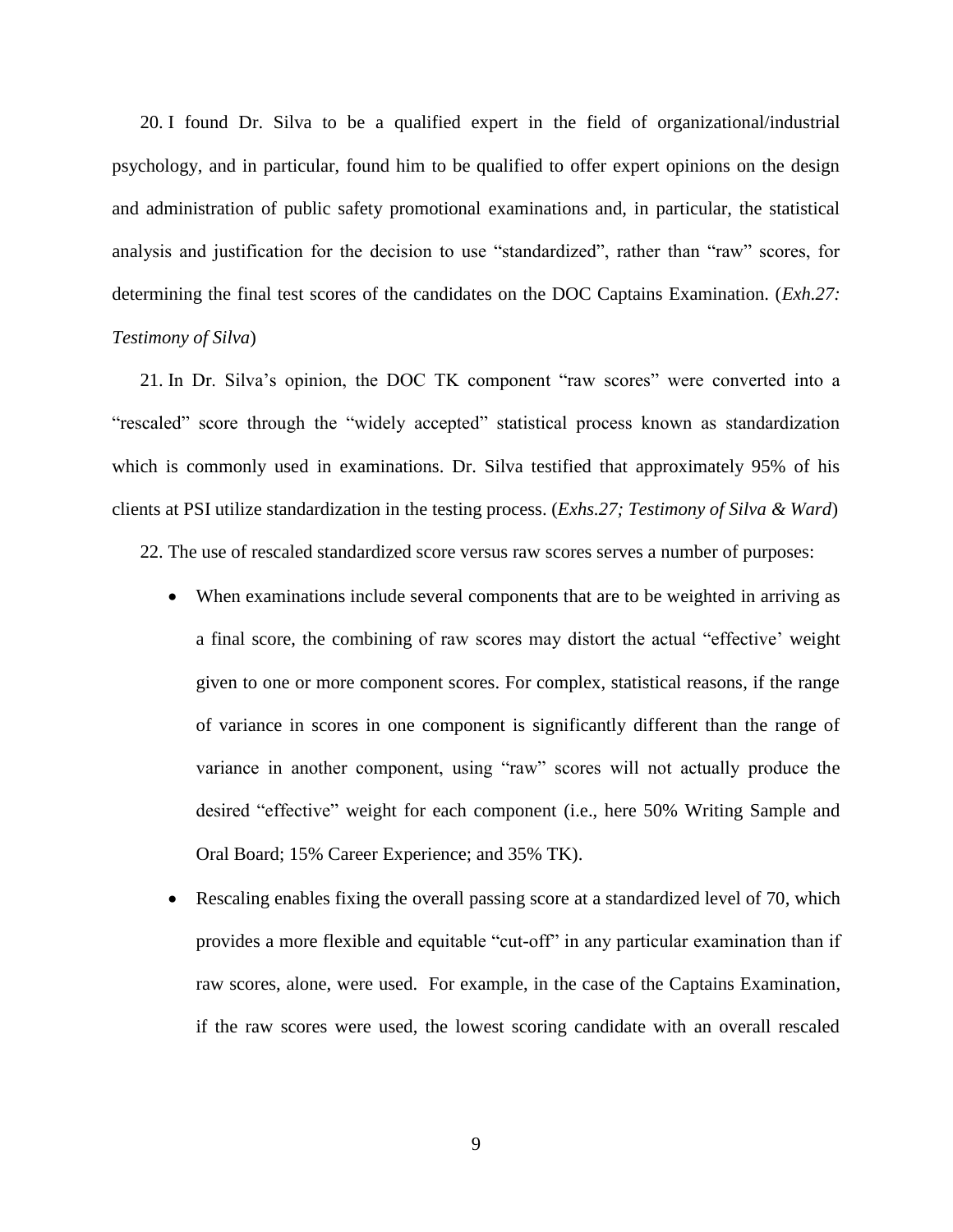passing score of 70 would not pass, because his overall score would have been 60 using raw scores.

 Rescaling to a standardizes 100-point scale for each component generally provides a uniform way to compare relative performance by component and overall.

### (*Exhs.27 through 32; Testimony of Silva) & Ward*)

23. Dr. Silva explained that if one imagined that raw scores were placed in rank order on an elastic band from highest to lowest and the band were stretched (equivalent to rescaling to a scale of 100), the absolute distance between the scores would change but the relative order of the scores on the elastic band would stay the same. This analogy corresponds to the type of rescaling performed for the DOC Captains Examination, which was tantamount to stretching the elastic band. The order of candidate scores did not change. (*Exhs.28 through 30; Testimony of Silva*)

24. Fifty-three (53) candidates took the Captains Examination; forty (40) received a "rescaled" passing score of 70, which placed their names on the eligible list for hire. Mr. Paiva and Mr. Finkle were ranked  $43<sup>rd</sup>$  and  $44<sup>th</sup>$ , well below the lowest ranked passing candidate. Mr. Silva explained the statistically rational basis for using the  $40<sup>th</sup>$  position (score 70) as the "cut" score for passing the exam. There is a noticeably larger break between the Overall Total Score of the  $40^{th}$  candidate (70.000) and the  $41^{st}$  candidate (69.43037), as compared to the difference between candidate 40 and candidate 39 (70.01826). (*Exhs.28 through 30; Testimony of Silva*)

25. Also, as noted above, in addition to the statistical justification for the cutoff at the  $40<sup>th</sup>$ position, overall, approximately 75% of the candidates who took the Captains Examination received a passing grade (40 out of 53), which Dr. Silva believed was "pretty lenient already". He would not recommend going any lower. In his experience, most employers are reluctant to promote below the top 20% to a senior superior officer position. (*Exh.28; Testimony of Silva*)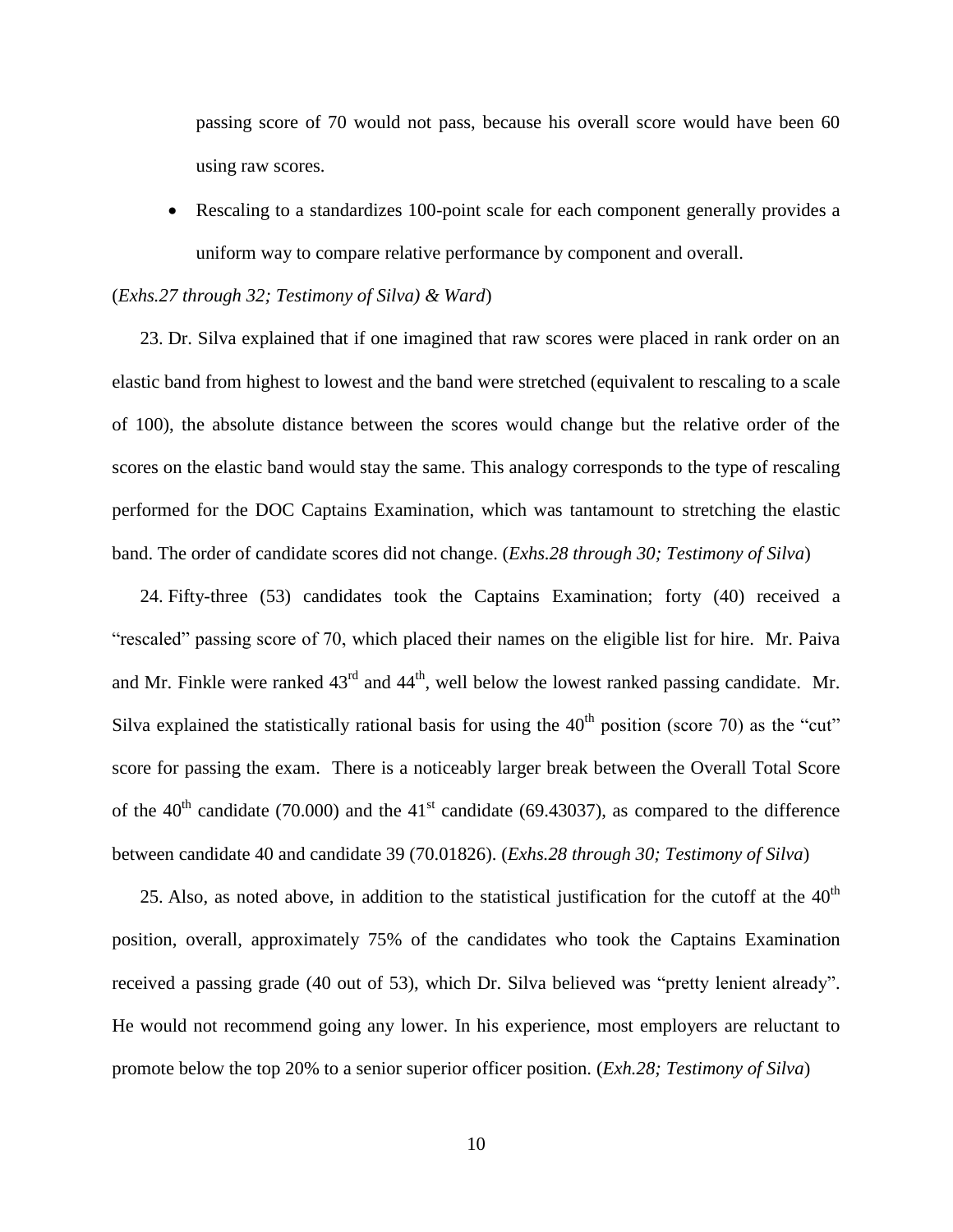26. Finally, Dr. Silva compared the Appellant's raw scores to the standardized scores:

| Candidate                                      | Rescaled | Raw   |
|------------------------------------------------|----------|-------|
| $40th$ ranked candidate (lowest passing score) | 70.00    | 60.21 |
| Lt. Finkle                                     | 68.80    | 58.48 |
| Lt. Pavia                                      | 69.12    | 56.77 |

Thus, if the Appellants' raw scores were used, each Appellant would fall well below the "cut

off" score of the lowest ranking candidate who received a passing grade. (*Exh.32; Testimony of* 

*Silva*)

# **APPLICABLE CIVIL SERVICE LAW**

G.L.c.31,§3 directs HRD to "make and amend rules which shall . . . include provisions for

. . . (c) Open competitive and other examinations to test the practical fitness of applicants . . ."

Pursuant to this authority, Personnel Administration Rule PAR.06 provides, in relevant part:

## **PAR.06. EXAMINATIONS**

(1) Procedure

- (a) The administrator shall establish procedures for competitive and other examinations to test the practical fitness of applicants. ..<br>. . .
- (b) The grading of the subject of employment or experience as part of a promotional examination shall be based on a schedule approved by [HRD] which shall include credits for elements of training an experience related to the position for which the examination is held. . . .
- (2) Content of Examinations
	- (a) All selection procedures shall be practical in character and shall relate directly to those matters which fairly determine the relative ranking of the persons examined based on the knowledge, abilities and skills required to perform the primary duties (critical and frequent tasks) of the position title or occupational group as determined by reliable and representative job information available to [HRD]. Examinations may be assembled or unassembled and may include written, oral, practical or performance tests, training and experience rating . . . other generally accepted selection procedures, or combinations of these, which, in the discretion and judgment of [HRD], are appropriate for the position title or occupational group being tested.

. .

(3) Examination Results

The passing mark for each examination shall be established by [HRD] in accordance with generally accepted selection procedures.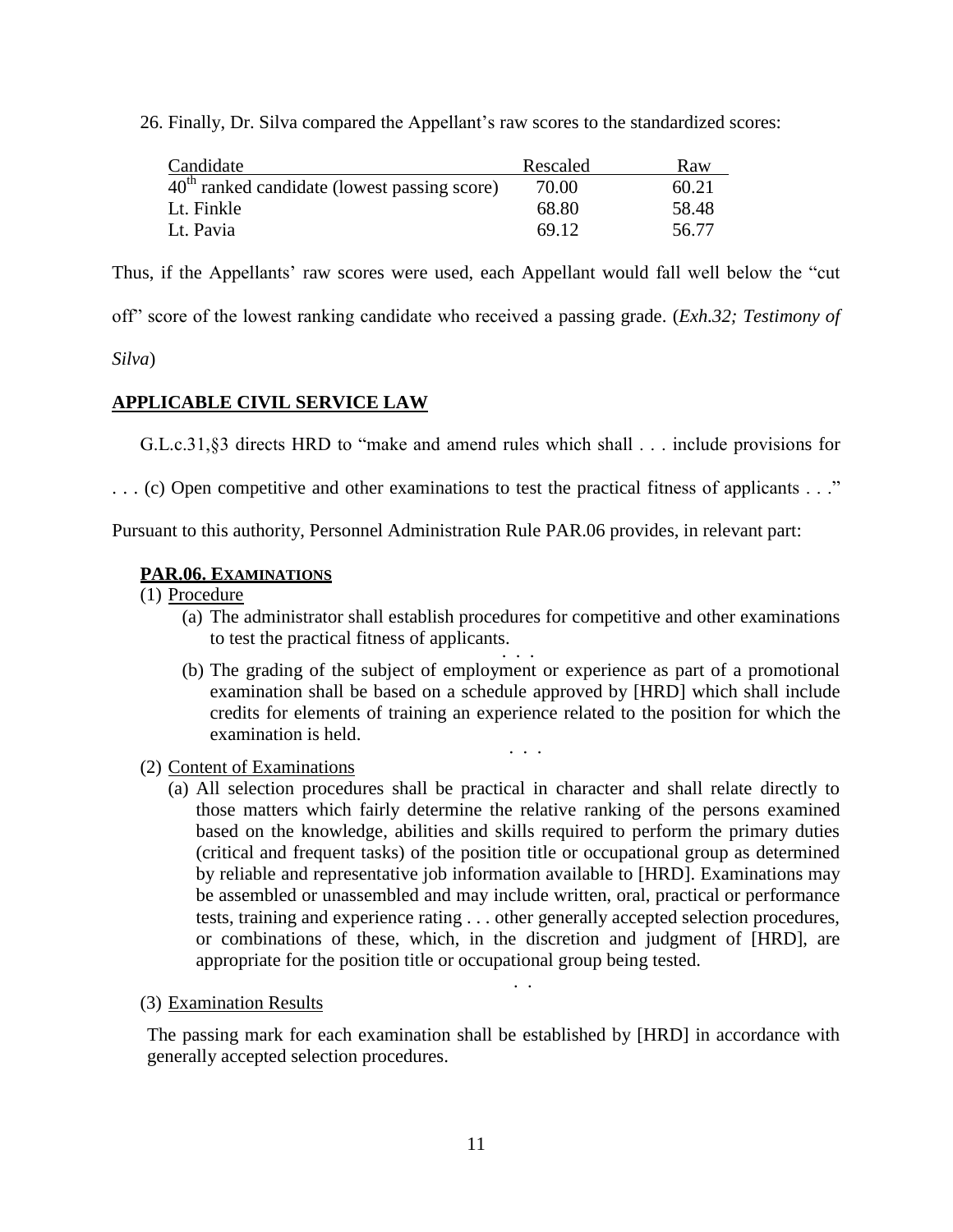Also, G.L.c.31,§22 provides, in relevant part, that HRD "shall determine the passing requirements of examinations".

G.L.c.31,§22,¶4 entitles a civil service test candidate to request that HRD "conduct a review of whether an examination. . .was a fair test of the applicant's fitness actually to perform the primary or dominant duties of the position for which the examination was held, provided that such request shall be filed with [HRD] no later than seven days after the date of such examination." HRD's decision on a fair test review may be appealed to the Commission for further limited review by the Commission. G.L.c.31,§22 through §24. *See generally*., Clarke v. HRD, 29 MCSR 1 (2016), *on further appeal*, 30 MCSR 410 (2017); Wilbanks v. HRD, 29 MSCR 22 (2016), *aff'd sub nom* Wilbanks v. Massachusetts Civil Service Comm'n, Suffolk C.A. 2016-0356 (Sup. Ct. 2017)

The Commission has construed the applicable Massachusetts civil service laws and rules to vest HRD with broad, although not unfettered, discretion to determine the technical requirements for competitive civil service examinations, including the type and weight given as credit for training and experience, subject to scrutiny solely when HRD's decisions, actions or failure to act are devoid of any rational explanation, are not firmly grounded in common sense, have not been uniformly applied, are arbitrary, capricious or otherwise run afoul of basic merit principles of civil service law. See, e.g., Borjeson v. Human Resources Div., 31 MCSR 267 (2018) (Interim Decision), 31 MCSR 297 (Final Decision) (allowing appeal and requiring rescoring of E&E when HRD had arbitrarily changed its long-standing traditional methodology for reasons that were neither "persuasive nor logical"); Clarke v HRD, 29 MCSR 1 (2016) (allowing appeal, in part, to grant education credit when documentation submitted indistinguishable from information previously found sufficient to grant such credit); Merced v. Human Resources Div, 28 MCSR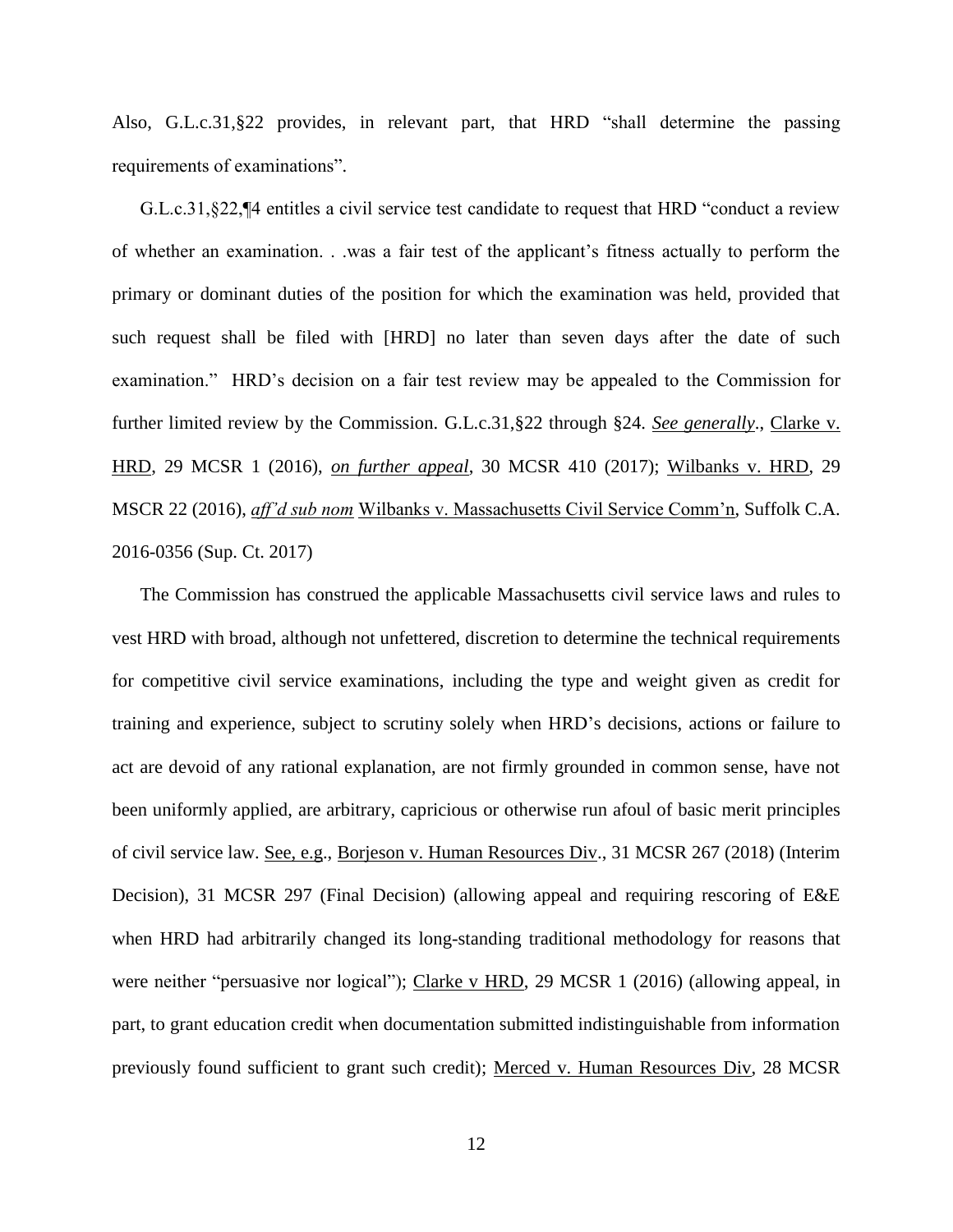396 (2015) (affirming HRD's requirement that university teaching credit required faculty status of adjunct professor or higher); Carroll v. Human Resources Div., 27 MCSR 157 (2014)(deferring to HRD's technical expertise in defining criteria for educational credit); Cataldo v. Human Resources Div, 23 MCSR 617 (2010) (allowing E&E appeal, in part, for education credit that HRD denied for reasons that could not be reconciled with a reasonable construction of HRD's examination instructions). See generally, G.L.c.31,§1 (basis merit principles means "recruiting, selecting and advancing of employees on the basis of their relative ability, knowledge and skills", "assuring fair treatment of all applicants" and protecting employees from "arbitrary and capricious actions"); City of Cambridge v. Civil Service Comm'n, 43 Mass.App.Ct. 300, 303, rev.den., 426 Mass. 1102 (1997) (decision "is arbitrary and capricious when it lacks any rational explanation."

#### **ANALYSIS**

After careful review of the evidence presented at the Commission hearing, I conclude that HRD has provided a reasonable justification to use a standardized, rescaled TK component score in calculating the final exam scores of the Appellants on the DOC Captain's Examination. The sue of such a methodology has been shown to be statistically justified, consistent with general practice, and produced a fair test result.

In particular, standardization of the raw TK scores to achieve the "effective" weights prescribed in the examination materials is a legitimate, statistically-based judgment within the purview of HRD as the entity vested by statute with determining the "passing" scores on civil service examinations. The methodology resulted in a decision to pass an unusually high percentage (75%) of the candidates who took the examination. Also significant is the fact that the rescaling of the TK raw scores did not change the ranking of the candidates scores in that